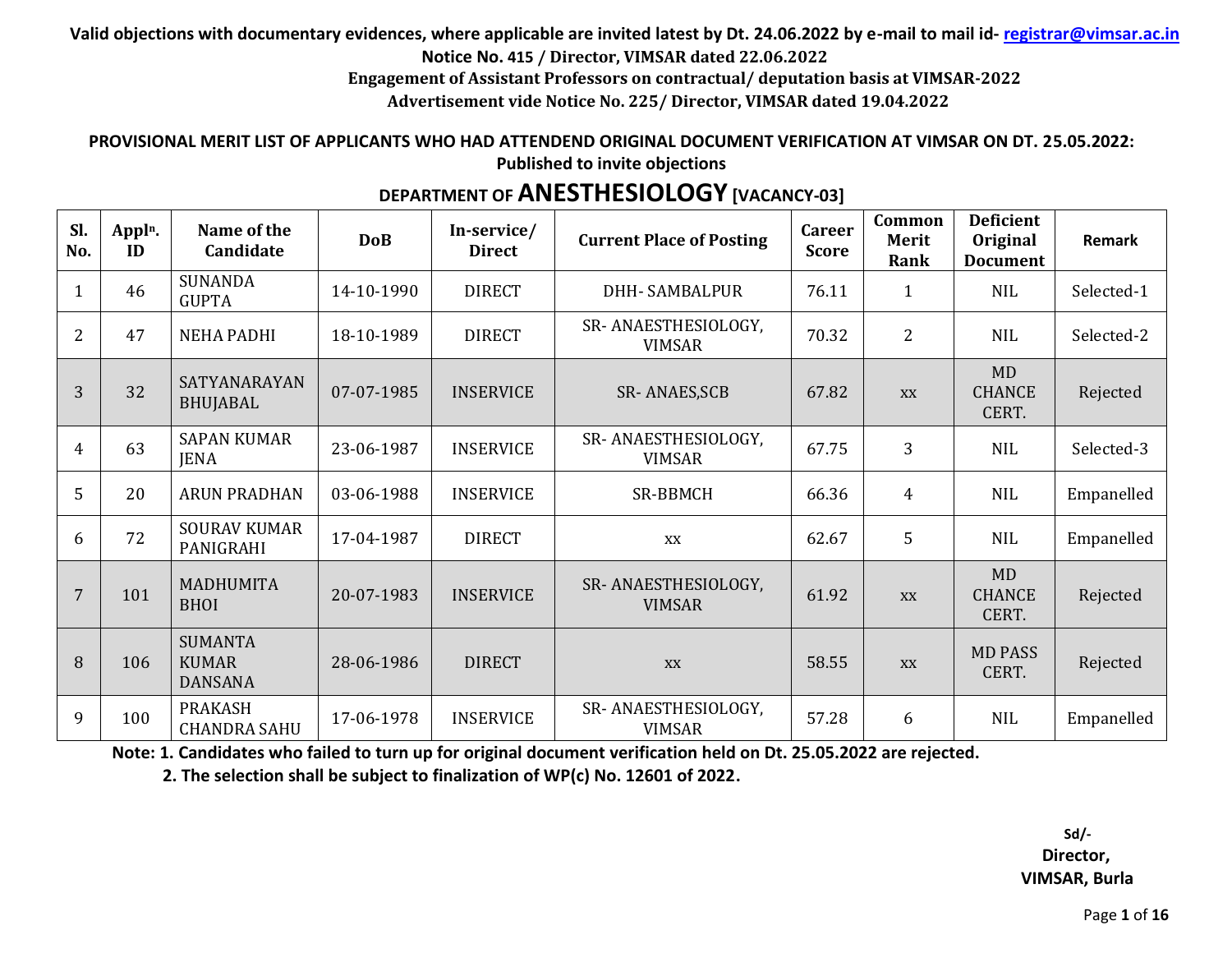**Engagement of Assistant Professors on contractual/ deputation basis at VIMSAR-2022**

**Advertisement vide Notice No. 225/ Director, VIMSAR dated 19.04.2022**

#### **PROVISIONAL MERIT LIST OF APPLICANTS WHO HAD ATTENDEND ORIGINAL DOCUMENT VERIFICATION AT VIMSAR ON DT. 25.05.2022: Published to invite objections**

| Sl.<br>No. | Appl <sup>n</sup> .<br>ID | Name of the<br>Candidate        | <b>DoB</b> | $In-$<br>service/<br><b>Direct</b> | <b>Current Place of</b><br><b>Posting</b> | <b>Career</b><br><b>Score</b> | <b>Common</b><br><b>Merit</b><br>Rank | <b>Deficient</b><br>Original<br><b>Document</b>  | Remark     |
|------------|---------------------------|---------------------------------|------------|------------------------------------|-------------------------------------------|-------------------------------|---------------------------------------|--------------------------------------------------|------------|
|            | 94                        | <b>RITA RANI</b><br><b>SAHU</b> | 14-05-1976 | <b>INSERVICE</b>                   | H&FW                                      | 59.93                         | $\mathbf{1}$                          | <b>NIL</b>                                       | Selected-1 |
| 2          | 108                       | <b>SUSHMA</b><br>SORENG         | 23-07-1981 | <b>INSERVICE</b>                   | TUTOR-<br>BIOCHEMISTRY,<br><b>VIMSAR</b>  | 55.77                         | $\overline{2}$                        | <b>NIL</b>                                       | Selected-2 |
| 3          | 98                        | LABANYABATI<br><b>PATTANAIK</b> | 02-07-1986 | <b>DIRECT</b>                      | <b>BIOCHEMISTRY</b><br><b>VIMSAR</b>      | 61.38                         | <b>XX</b>                             | <b>SR</b><br>experience<br>less than<br>one year | Rejected   |

# **DEPARTMENT OF BIOCHEMISTRY// VACANCY-02**

**Note: 1. Candidates who failed to turn up for original document verification held on Dt. 25.05.2022 are rejected.**

 **2. The selection shall be subject to finalization of WP(c) No. 12601 of 2022.**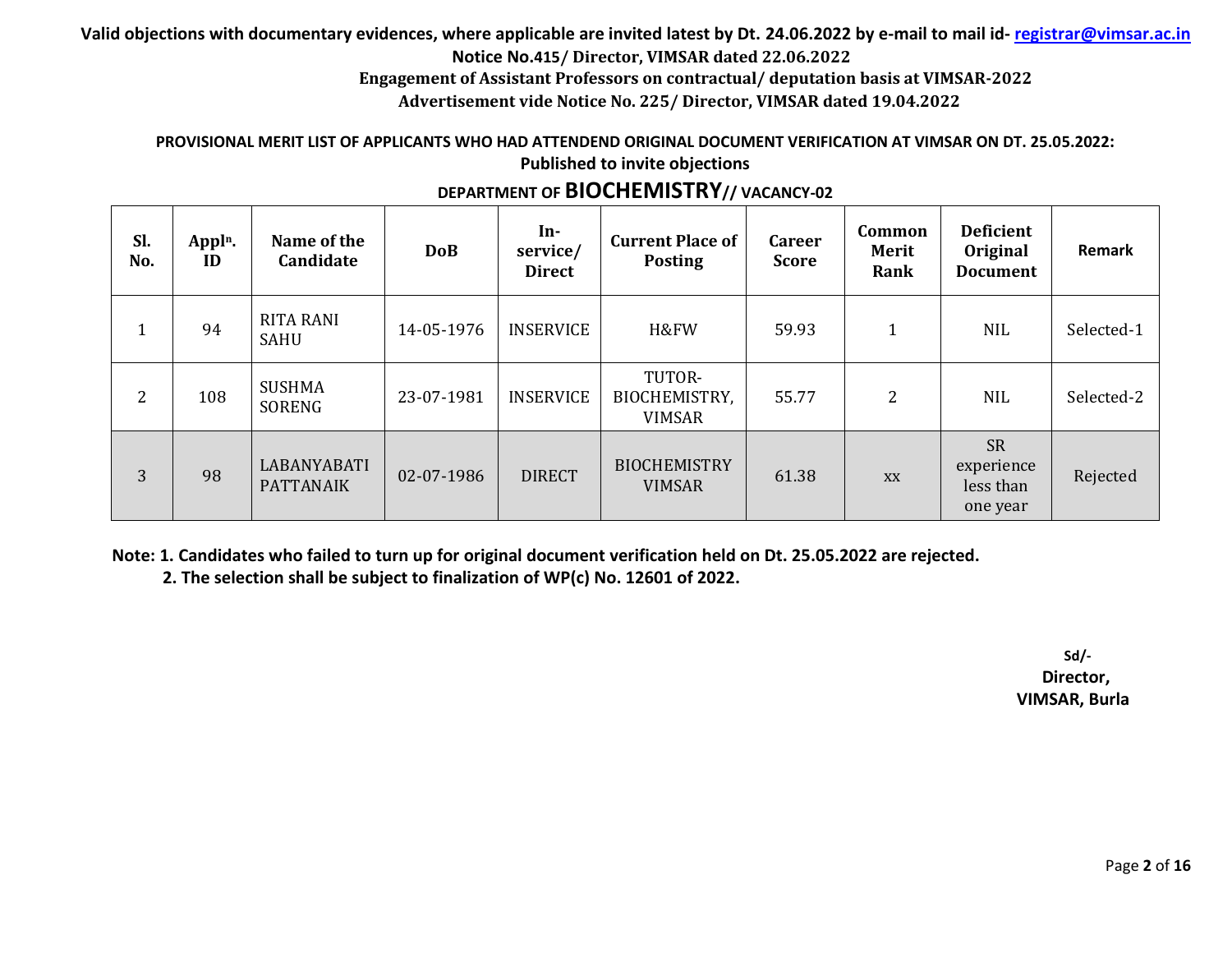**Engagement of Assistant Professors on contractual/ deputation basis at VIMSAR-2022**

**Advertisement vide Notice No. 225/ Director, VIMSAR dated 19.04.2022**

**PROVISIONAL MERIT LIST OF APPLICANTS WHO HAD ATTENDEND ORIGINAL DOCUMENT VERIFICATION AT VIMSAR ON DT. 25.05.2022:** 

**Published to invite objections** 

# **DEPARTMENT OF COMMUNITY MEDICINE// VACANCY-03**

| Sl.<br>No.     | Application<br>ID | <b>Name</b>                          | <b>DoB</b> | In-service/<br><b>Direct</b> | <b>Current Place of</b><br><b>Posting</b> | Final<br><b>Score</b> | Merit<br>Rank  | <b>Deficient</b><br><b>Original</b><br><b>Document</b> | <b>DECISION</b>                                                                      |
|----------------|-------------------|--------------------------------------|------------|------------------------------|-------------------------------------------|-----------------------|----------------|--------------------------------------------------------|--------------------------------------------------------------------------------------|
| 1              | 8                 | NAMRATA PANIGRAHI                    | 20-05-1987 | <b>DIRECT</b>                | XX                                        | 72.12                 | $\mathbf{1}$   | <b>NIL</b>                                             | Selected-1                                                                           |
| $\overline{2}$ | 78                | SANJEEB KUMAR<br><b>MISHRA</b>       | 04-02-1986 | <b>DIRECT</b>                | <b>SR-COM MEDICINE.</b><br><b>VIMSAR</b>  | 71.88                 | $\overline{2}$ | <b>NIL</b>                                             | Selected-2<br>[Against the post of<br>epidemiologist-<br>cum-Assistant<br>Professor] |
| 3              | 37                | <b>SASMITA PRADHAN</b>               | 06-08-1986 | <b>DIRECT</b>                | XX                                        | 68.98                 | 3              | <b>NIL</b>                                             | Selected-3                                                                           |
| 4              | 81                | <b>SOMEN KUMAR</b><br><b>PRADHAN</b> | 03-07-1987 | <b>DIRECT</b>                | <b>SR-COM MEDICINE.</b><br>AIIMS, BBSR    | 67.65                 | $\overline{4}$ | <b>NIL</b>                                             | Empanelled                                                                           |
| 5              | 9                 | <b>SANDEEP KUMAR</b><br>AGRAWAL      | 18-08-1984 | <b>INSERVICE</b>             | DHH-BARGARH                               | 66.08                 | 5              | <b>NIL</b>                                             | Empanelled                                                                           |
| 6              | 6                 | <b>DEBASISH SETHY</b>                | 18-01-1990 | <b>INSERVICE</b>             | TUTOR-<br>MKCG, BERHAMPUR                 | 64.55                 | 6              | <b>NIL</b>                                             | Empanelled                                                                           |
|                | 26                | RAJESH KUMAR<br><b>LUDAM</b>         | 30-06-1986 | <b>DIRECT</b>                | TUTOR-COM<br>MEDICINE, SLNMCH             | 62.70                 | $\overline{7}$ | <b>NIL</b>                                             | Empanelled                                                                           |

**Note: 1. Candidates who failed to turn up for original document verification held on Dt. 25.05.2022 are rejected.**

 **2. The selection shall be subject to finalization of WP(c) No. 12601 of 2022.**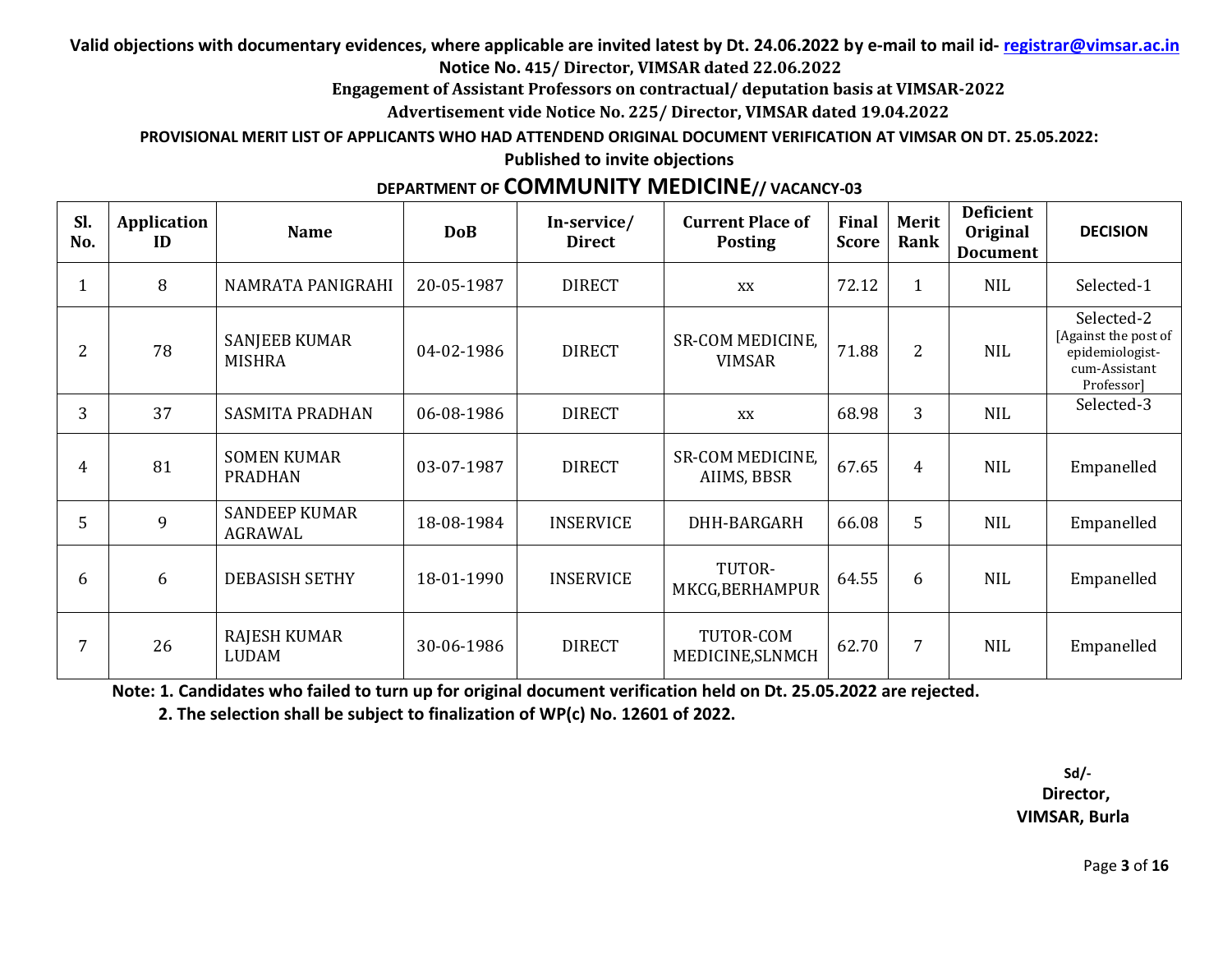**Engagement of Assistant Professors on contractual/ deputation basis at VIMSAR-2022**

**Advertisement vide Notice No. 225/ Director, VIMSAR dated 19.04.2022**

**PROVISIONAL MERIT LIST OF APPLICANTS WHO HAD ATTENDEND ORIGINAL DOCUMENT VERIFICATION AT VIMSAR ON DT. 25.05.2022:** 

**Published to invite objections**

# **DEPARTMENT OF DENTISTRY// VACANCY-01**

| Sl.<br>No.     | Appl <sup>n</sup> .<br>ID | Name of the<br>Candidate             | <b>DoB</b> | In-<br>service/<br><b>Direct</b> | <b>Current Place of Posting</b>     | <b>Career</b><br><b>Score</b> | Common<br><b>Merit</b><br>Rank | <b>Deficient</b><br>Original<br><b>Document</b> | Remark     |
|----------------|---------------------------|--------------------------------------|------------|----------------------------------|-------------------------------------|-------------------------------|--------------------------------|-------------------------------------------------|------------|
|                | 88                        | K. ARCHANA GUPTA                     | 30-04-1988 | <b>INSERVICE</b>                 | SR-MKCG                             | 81.29                         | XX                             | <b>MDS CHANCE</b><br>CERT.                      | Rejected   |
| $\overline{2}$ | 83                        | EKAGRATA MISHRA                      | 20-09-1993 | <b>INSERVICE</b>                 | <b>SR-SCB DENTAL COLLEGE</b>        | 79.43                         | XX                             | <b>MDS CHANCE</b><br>CERT.                      | Rejected   |
| 3              | 17                        | <b>ANNIE PARIDA</b>                  | 02-01-1985 | <b>INSERVICE</b>                 | SR-SJMCH, PURI                      | 76.73                         | XX                             | <b>MDS CHANCE</b><br>CERT.                      | Rejected   |
| $\overline{4}$ | 56                        | RUPSA NAYANA ROUT                    | 31-10-1984 | <b>DIRECT</b>                    | XX                                  | 75.12                         | 1                              | <b>NIL</b>                                      | Selected-1 |
| 5              | 104                       | AKRITI AGRAWAL                       | 17-12-1988 | <b>DIRECT</b>                    | XX                                  | 73.11                         | $\overline{2}$                 | <b>NIL</b>                                      | Empanelled |
| 6              | 53                        | <b>SWAPNA SARIT</b>                  | 30-03-1991 | <b>DIRECT</b>                    | SR-SCB DENTAL COLLEGE               | 72.78                         | 3                              | <b>NIL</b>                                      | Empanelled |
| 7              | 84                        | <b>ROSALIN ROUT</b>                  | 12-03-1984 | <b>INSERVICE</b>                 | CHC-<br>BIRKERA, SUNDARGARH         | 71.79                         | 4                              | <b>NIL</b>                                      | Empanelled |
| 8              | 105                       | MRUGENDRA<br><b>NARAYAN SINGHDEO</b> | 28-05-1987 | <b>INSERVICE</b>                 | CHC-MUDRAJORE,<br><b>IHARSUGUDA</b> | 70.80                         | 5                              | <b>NIL</b>                                      | Empanelled |
| 9              | 22                        | <b>FARHIN JAMAL</b>                  | 13-09-1992 | <b>DIRECT</b>                    | XX                                  | 70.35                         | XX                             | SR certificate                                  | Rejected   |
| 10             | 76                        | <b>DEBASIS SAHU</b>                  | 17-01-1987 | <b>DIRECT</b>                    | SR-MKCG                             | 68.35                         | 6                              | <b>NIL</b>                                      | Empanelled |
| 11             | 18                        | SIDHARTHA SHAKTI<br>PRASAD BEHERA    | 08-06-1985 | <b>DIRECT</b>                    | XX                                  | 63.17                         | XX                             | <b>MDS CHANCE</b><br><b>CERT</b>                | Rejected   |
| 12             | 65                        | PREMANANDA<br>MOHAPATRA              | 04-06-1977 | <b>INSERVICE</b>                 | CHC-<br>SINDHIKELA, BOLANGIR        | 56.26                         | 7                              | <b>NIL</b>                                      | Empanelled |

**Note: 1. Candidates who failed to turn up for original document verification held on Dt. 25.05.2022 are rejected.**

 **2. The selection shall be subject to finalization of WP(c) No. 12601 of 2022.**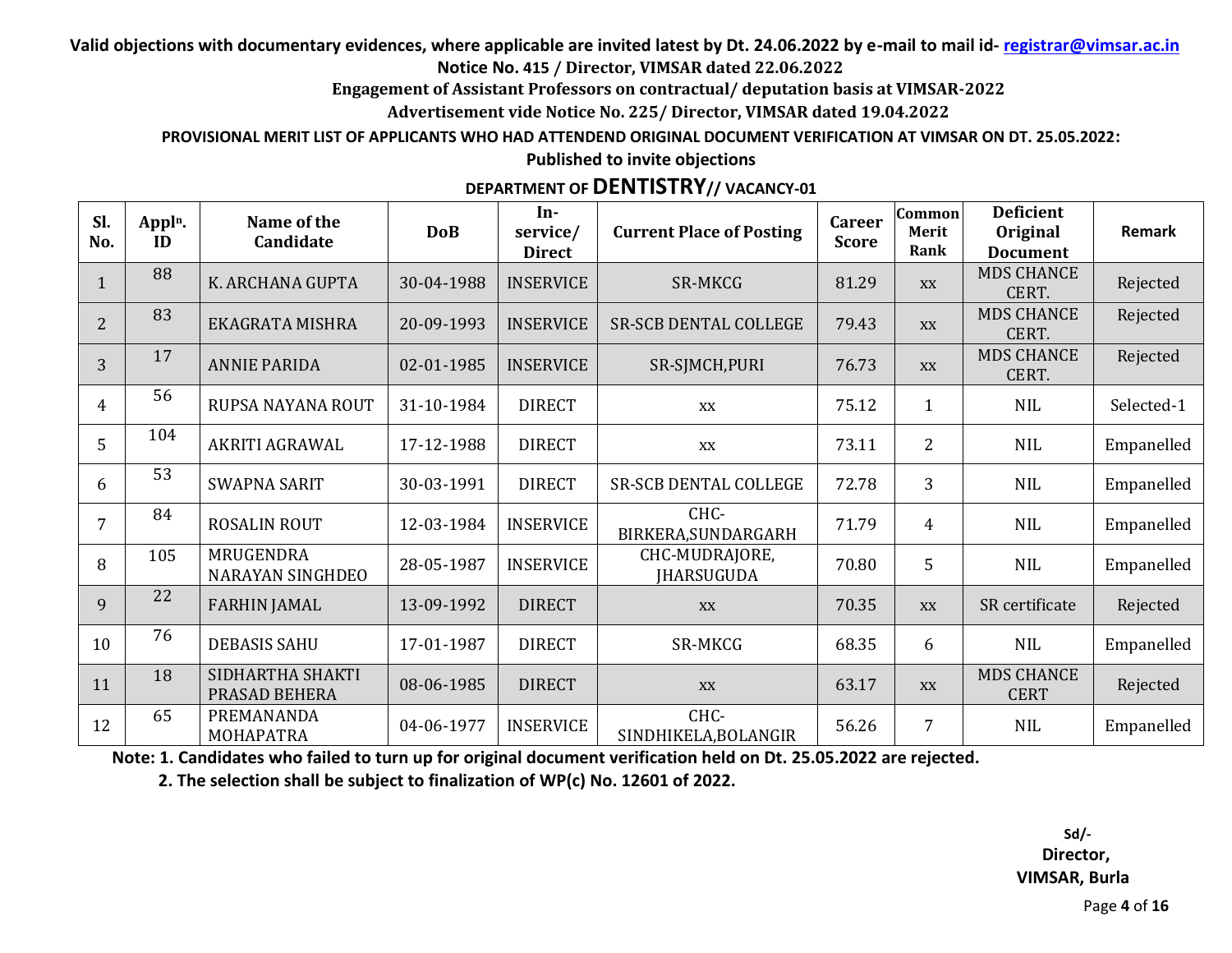**Valid objections with documentary evidences, where applicable are invited latest by Dt. 24.06.2022 by e-mail to mail id- registrar@vimsar.ac.in**

**Notice No. 415/ Director, VIMSAR dated 22.06.2022**

**Assistant Professor Selection [contractual/ deputation], VIMSAR-2022**

**Advertisement vide Notice No. 225/ Director, VIMSAR dated 19.04.2022**

#### **PROVISIONAL MERIT LIST OF APPLICANTS WHO HAD ATTENDEND ORIGINAL DOCUMENT VERIFICATION AT VIMSAR ON DT. 25.05.2022: Published to invite objections**

# **DEPARTMENT OF EMERGENCY MEDICINE// VACANCY-01**

| Sl.<br>No. | Application<br>ID | <b>Name</b>                              | <b>DoB</b> | In-<br>service/<br><b>Direct</b> | <b>Current Place of</b><br><b>Posting</b> | Final<br>Score | Merit  <br>Rank | Deficient<br>Doc. | <b>DECISION</b>                                                         |
|------------|-------------------|------------------------------------------|------------|----------------------------------|-------------------------------------------|----------------|-----------------|-------------------|-------------------------------------------------------------------------|
|            | 67                | <b>BIGYAN KESHARI</b><br><b>KAPARDAR</b> | 28-02-1984 | $IN -$<br><b>SERVICE</b>         | MO-MUDRAJORE,<br><b>IHARSUGUDA</b>        | 65.34          |                 | <b>NIL</b>        | Selected-1; subject to<br>receipt of suitable<br>clarification from NMC |

**Note: 1. Candidates who failed to turn up for original document verification held on Dt. 25.05.2022 are rejected.**

 **2. The selection shall be subject to finalization of WP(c) No. 12601 of 2022.**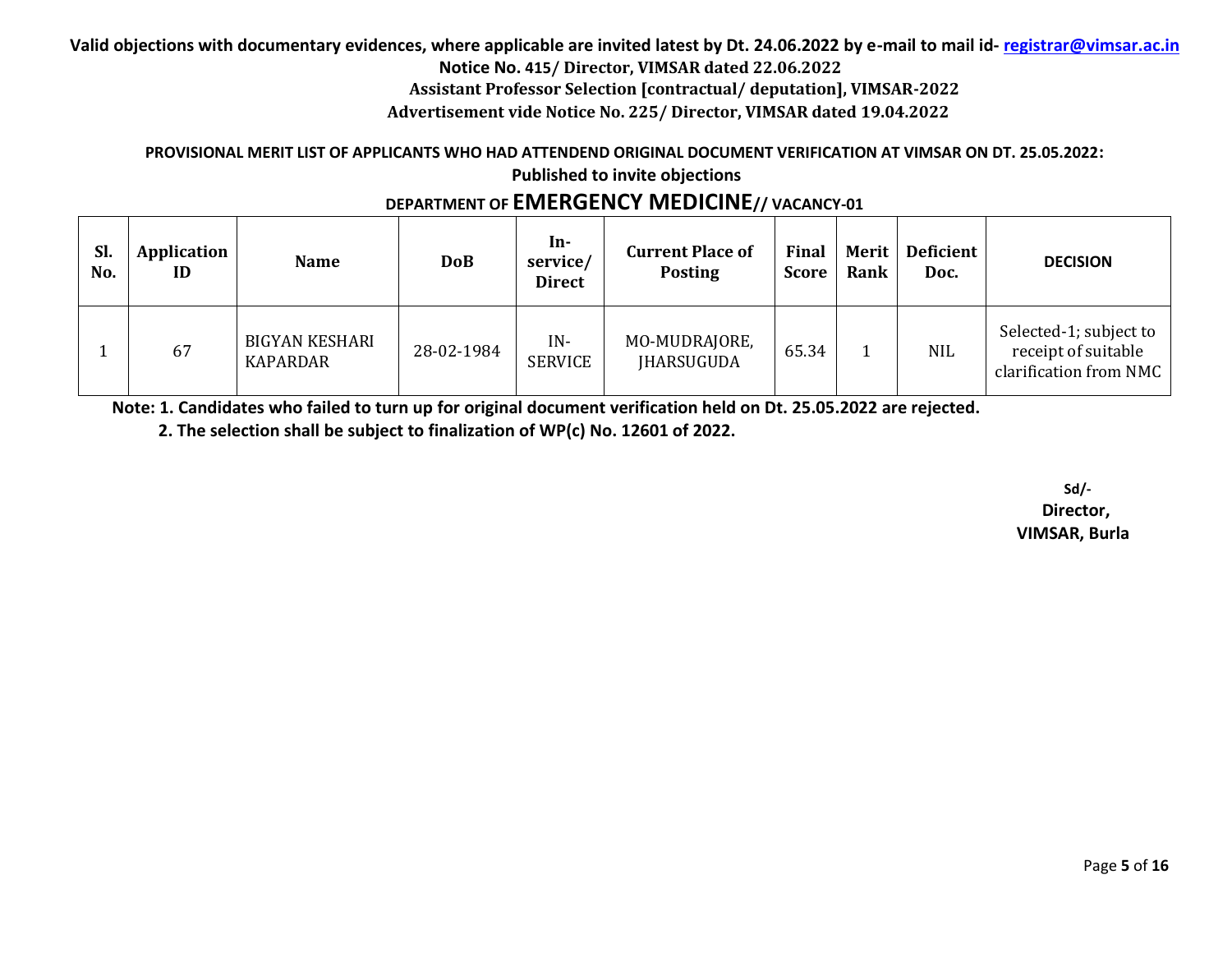### **Engagement of Assistant Professors on contractual/ deputation basis at VIMSAR-2022 Advertisement vide Notice No. 225/ Director, VIMSAR dated 19.04.2022**

#### **PROVISIONAL MERIT LIST OF APPLICANTS WHO HAD ATTENDEND ORIGINAL DOCUMENT VERIFICATION AT VIMSAR ON DT. 25.05.2022: Published to invite objections**

| Sl. No.        | <b>Application</b><br>ID | <b>Name</b>                              | <b>DoB</b> | In-service/<br><b>Direct</b> | <b>Current Place of</b><br><b>Posting</b> | <b>Final</b><br>Score | Merit<br>Rank  | <b>Deficient</b><br>Original<br><b>Document</b> | <b>DECISION</b> |
|----------------|--------------------------|------------------------------------------|------------|------------------------------|-------------------------------------------|-----------------------|----------------|-------------------------------------------------|-----------------|
| $\mathbf{1}$   | 114                      | RAJESH KUMAR<br><b>MEHER</b>             | 28-10-1988 | <b>INSERVICE</b>             | <b>SR-GEN MEDICINE,</b><br><b>VIMSAR</b>  | 71.32                 | <b>XX</b>      | <b>MD CHANCE</b><br><b>CERT</b>                 | Rejected        |
| 2              | 99                       | <b>HRUDAYA BARIK</b>                     | 17-06-1988 | <b>INSERVICE</b>             | VIMSAR, BURLA                             | 68.39                 | $\mathbf{1}$   | <b>NIL</b>                                      | Selected-1      |
| 3              | 68                       | <b>BIGYAN KESHARI</b><br><b>KAPARDAR</b> | 28-02-1984 | <b>INSERVICE</b>             | MO-MUDRAJORE,<br><b>IHARSUGUDA</b>        | 65.34                 | $\overline{2}$ | <b>NIL</b>                                      | Empanelled      |
| $\overline{4}$ | 66                       | <b>ASHIS KUMAR</b><br><b>BISWAL</b>      | 21-03-1979 | <b>INSERVICE</b>             | <b>SR-GEN MEDICINE,</b><br><b>VIMSAR</b>  | 63.16                 | <b>XX</b>      | <b>MD CHANCE</b><br><b>CERT</b>                 | Rejected        |
| 5              | 36                       | <b>JYOTI PRAKASH</b><br><b>PATEL</b>     | 02-06-1980 | <b>INSERVICE</b>             | GEN-MEDICINE,<br><b>VIMSAR</b>            | 61.55                 | 3              | <b>NIL</b>                                      | Empanelled      |

# **DEPARTMENT OF GENERAL MEDICINE// VACANCY-01**

**Note: 1. Candidates who failed to turn up for original document verification held on Dt. 25.05.2022 are rejected.**

 **2. The selection shall be subject to finalization of WP(c) No. 12601 of 2022.**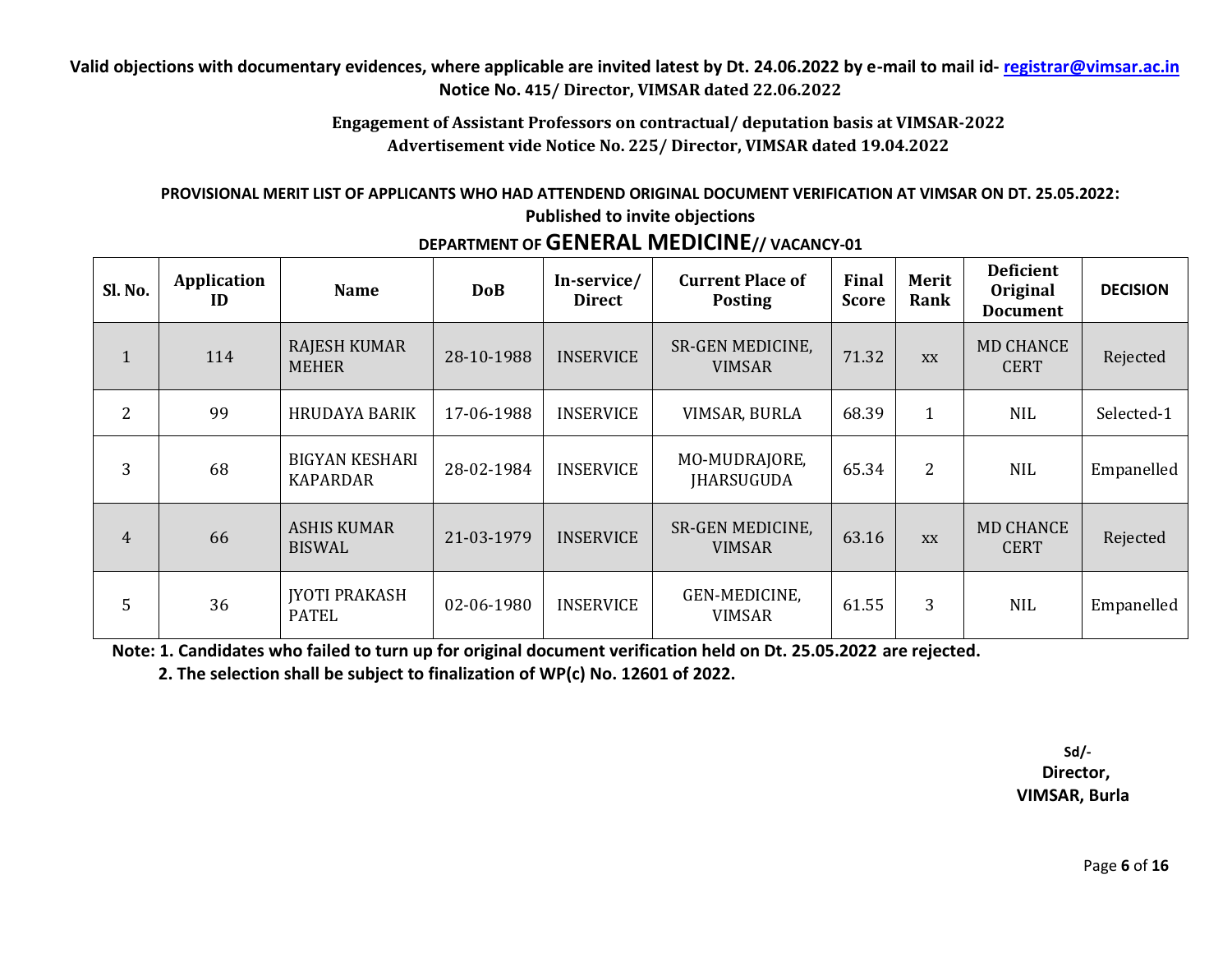**Engagement of Assistant Professors on contractual/ deputation basis at VIMSAR-2022**

**Advertisement vide Notice No. 225/ Director, VIMSAR dated 19.04.2022**

#### **PROVISIONAL MERIT LIST OF APPLICANTS WHO HAD ATTENDEND ORIGINAL DOCUMENT VERIFICATION AT VIMSAR ON DT. 25.05.2022: Published to invite objections**

| Sl.<br>No.     | Application<br>ID | <b>Department</b>  | <b>Name</b>                           | <b>DoB</b> | In-service/<br><b>Direct</b> | Post<br>PG<br><b>Bond</b> | Final<br><b>Score</b> | Merit<br>Rank  | <b>Deficient</b><br>Original<br><b>Document</b> | <b>DECISION</b> |
|----------------|-------------------|--------------------|---------------------------------------|------------|------------------------------|---------------------------|-----------------------|----------------|-------------------------------------------------|-----------------|
| $\mathbf{1}$   | 15                | <b>GEN SURGERY</b> | <b>SWARAJ SAMBIT</b><br><b>SAMAL</b>  | 05-08-1992 | <b>INSERVICE</b>             | N <sub>O</sub>            | 78.78                 | XX             | <b>MS</b><br><b>CHANCE</b><br>CERT.             | Rejected        |
| $\overline{2}$ | 109               | <b>GEN SURGERY</b> | <b>CHINMAYA KAR</b>                   | 24-04-1981 | <b>INSERVICE</b>             | <b>YES</b>                | 65.80                 | $\mathbf{1}$   | <b>NIL</b>                                      | Selected-1      |
| 3              | 92                | <b>GEN SURGERY</b> | <b>SUNIL SAHU</b>                     | 01-06-1681 | <b>INSERVICE</b>             | N <sub>O</sub>            | 64.87                 | $\overline{2}$ | <b>NIL</b>                                      | Selected-2      |
| $\overline{4}$ | 110               | <b>GEN SURGERY</b> | PRAMIT BALLAV<br>PANIGRAHI            | 07-11-1985 | <b>INSERVICE</b>             | N <sub>O</sub>            | 63.54                 | 3              | <b>NIL</b>                                      | Empanelled      |
| 5              | 42                | <b>GEN SURGERY</b> | <b>JITENDRA KUMAR</b><br><b>SAHU</b>  | 02-07-1982 | <b>INSERVICE</b>             | N <sub>O</sub>            | 63.01                 | $\overline{4}$ | <b>NIL</b>                                      | Empanelled      |
| 6              | 40                | <b>GEN SURGERY</b> | PRANGYA LOCHAN<br><b>CHAND</b>        | 18-10-1987 | <b>INSERVICE</b>             | N <sub>O</sub>            | 62.89                 | 5              | <b>NIL</b>                                      | Empanelled      |
| $\overline{7}$ | 24                | <b>GEN SURGERY</b> | <b>SUBRAT KUMAR</b><br><b>PRADHAN</b> | 25-12-1981 | <b>INSERVICE</b>             | N <sub>O</sub>            | 62.84                 | 6              | <b>NIL</b>                                      | Empanelled      |
| 8              | 54                | <b>GEN SURGERY</b> | KRUSHNA CHANDRA<br><b>JENA</b>        | 25-04-1982 | <b>DIRECT</b>                | N <sub>O</sub>            | 51.63                 | 7              | NIL                                             | Empanelled      |

# **DEPARTMENT OF GENERAL SURGERY// VACANCY-02**

**Note: 1. Candidates who failed to turn up for original document verification held on Dt. 25.05.2022 are rejected.**

 **2. The selection shall be subject to finalization of WP(c) No. 12601 of 2022.**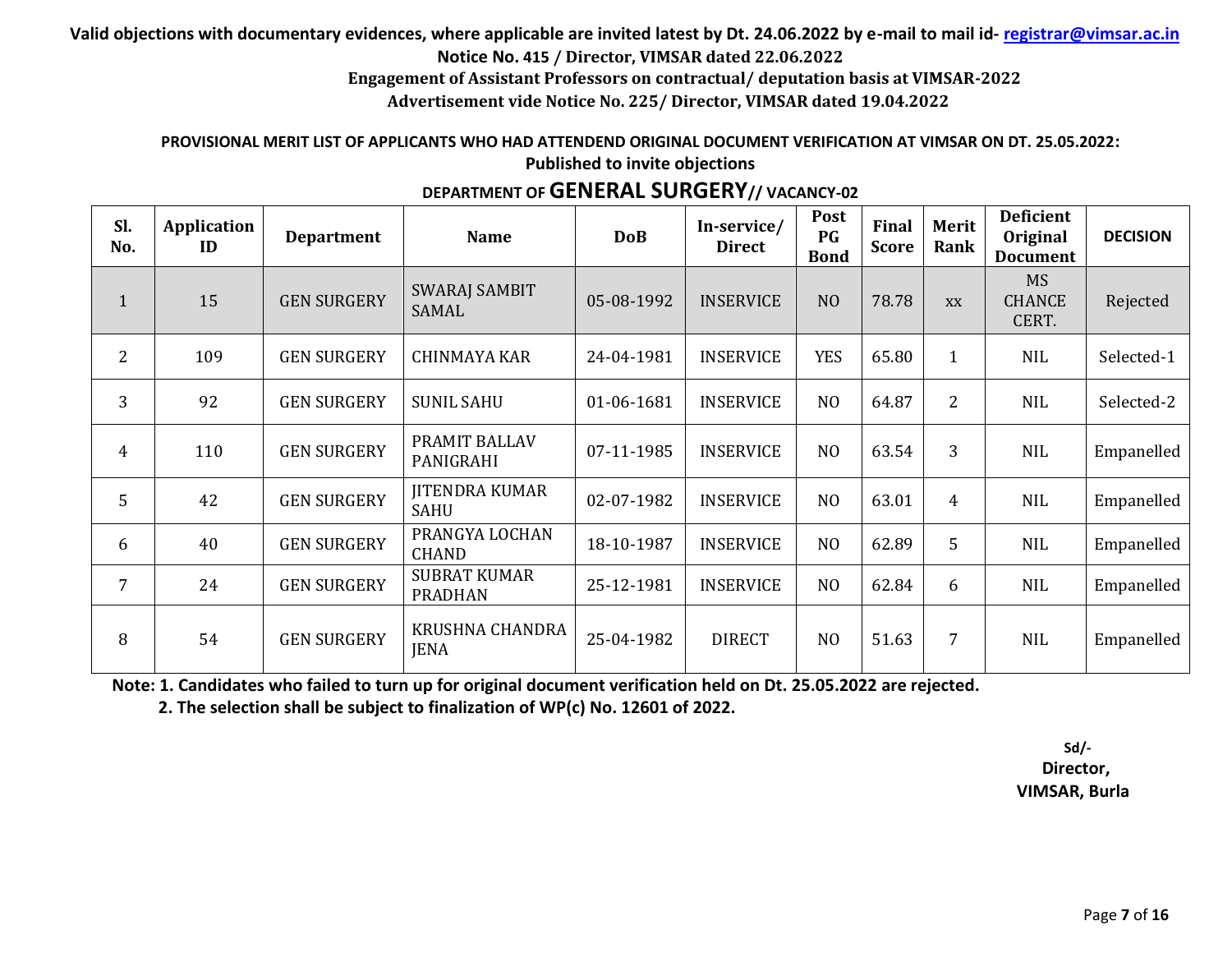# **Assistant Professor Selection [contractual/ deputation], VIMSAR-2022 Advertisement vide Notice No. 225/ Director, VIMSAR dated 19.04.2022**

#### **PROVISIONAL MERIT LIST OF APPLICANTS WHO HAD ATTENDEND ORIGINAL DOCUMENT VERIFICATION AT VIMSAR ON DT. 25.05.2022: Published to invite objections**

| Sl.<br>No.     | Application<br>ID | <b>Name</b>                                      | <b>DoB</b> | In-service/<br><b>Direct</b> | <b>Current Place</b><br>of Posting          | <b>Final</b><br><b>Score</b> | <b>Merit</b><br>Rank | <b>Deficient Doc.</b>                                      | <b>DECISION</b> |
|----------------|-------------------|--------------------------------------------------|------------|------------------------------|---------------------------------------------|------------------------------|----------------------|------------------------------------------------------------|-----------------|
| $\perp$        | 115               | <b>JYOTI PRADHAN</b>                             | 17-06-1990 | <b>INSERVICE</b>             | VIMSAR,<br><b>BURLA</b>                     | 74.25                        | XX                   | <b>MS CHANCE CERT</b>                                      | Rejected        |
| $\overline{2}$ | 64                | VARSHA GUPTA                                     | 14-12-1990 | <b>DIRECT</b>                | SR-OG, VIMSAR                               | 71.89                        | $\mathbf{1}$         | <b>NIL</b>                                                 | Selected-1      |
| 3              | 77                | PRAMOD KUMAR<br><b>SAHOO</b>                     | 15-05-1985 | <b>INSERVICE</b>             | SR, AIIMS, BBSR                             | 71.81                        | $\overline{2}$       | <b>NIL</b>                                                 | Selected-2      |
| 4              | 23                | SOUMYASHREE<br><b>PADHAN</b>                     | 24-01-1987 | <b>DIRECT</b>                | SR-VIMSAR,<br><b>BURLA</b>                  | 71.17                        | $\overline{3}$       | <b>NIL</b>                                                 | Empanelled      |
| 5              | 25                | <b>ABHISHEK KUJUR</b>                            | 16-02-1989 | <b>DIRECT</b>                | XX                                          | 71.05                        | XX                   | <b>MS CHANCE CERT</b>                                      | Rejected        |
| 6              |                   | DEBASMITA SINGH                                  | 05-07-1989 | <b>INSERVICE</b>             | SR-OG, BBMCH                                | 70.88                        | 4                    | <b>NIL</b>                                                 | Empanelled      |
| 7              | 34                | SUBHRATA NANDA                                   | 31-05-1982 | <b>DIRECT</b>                | XX                                          | 68.96                        | 5                    | NIL                                                        | Empanelled      |
| 8              | 112               | <b>ABHIPSA</b><br>PRIYADARSHANI<br><b>BEHERA</b> | 07-01-1986 | <b>DIRECT</b>                | SR-OG, AIIMS<br><b>PATNA</b>                | 67.59                        | 6                    | <b>NIL</b>                                                 | Empanelled      |
| 9              | 28                | SUBHRAJIT MANDAL                                 | 03-10-1987 | <b>INSERVICE</b>             | SR-OG, MKCG                                 | 67.23                        | 7                    | <b>NIL</b>                                                 | Empanelled      |
| 10             | 91                | DEBENDRA KUMAR<br><b>NAIK</b>                    | 05-03-1985 | <b>INSERVICE</b>             | CHC-BRAJARAJ<br>NAGAR,<br><b>JHARSUGUDA</b> | 66.11                        | 8                    | <b>NIL</b>                                                 | Empanelled      |
| 11             | $\overline{4}$    | <b>SATYA DAS</b>                                 | 26-05-1985 | <b>INSERVICE</b>             | SDH, KHARIAR,<br><b>NUAPADA</b>             | 65.54                        | XX                   | 1. MS CHANCE CERT.<br>2. VALID MEDICAL<br><b>REGD CERT</b> | Rejected        |
| 12             | 41                | <b>SANJUKTA NAIK</b>                             | 17-06-1984 | <b>INSERVICE</b>             | SR-OG, VIMSAR                               | 61.02                        | XX                   | <b>MS CHANCE CERT</b>                                      | Rejected        |

# **DEPARTMENT OF O & G// VACANCY-02**

**Note: 1. Candidates who failed to turn up for original document verification held on Dt. 25.05.2022 are rejected.**

 **2. The selection shall be subject to finalization of WP(c) No. 12601 of 2022.**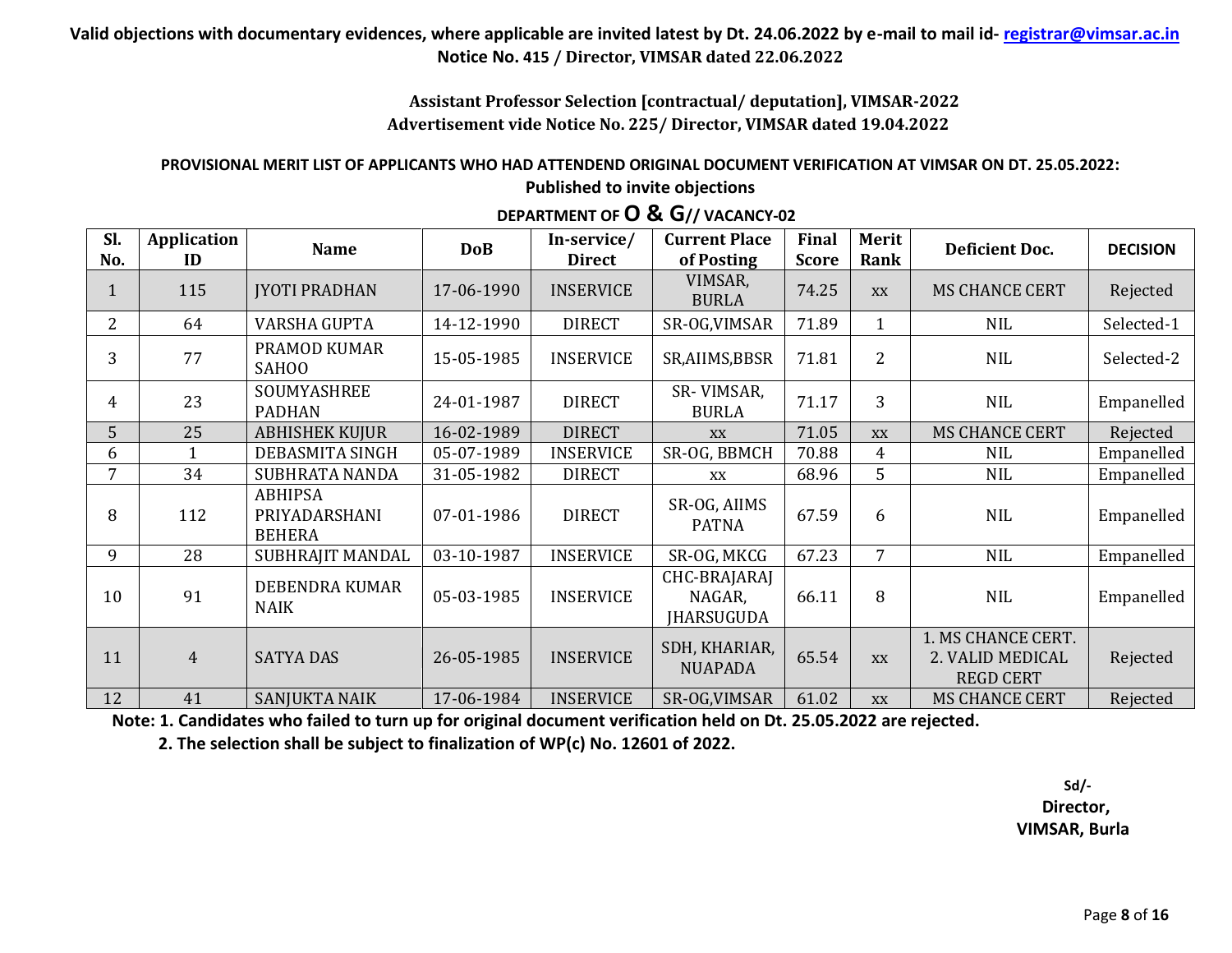#### **Engagement of Assistant Professors on contractual/ deputation basis at VIMSAR-2022 Advertisement vide Notice No. 225/ Director, VIMSAR dated 19.04.2022**

#### **PROVISIONAL MERIT LIST OF APPLICANTS WHO HAD ATTENDEND ORIGINAL DOCUMENT VERIFICATION AT VIMSAR ON DT. 25.05.2022: Published to invite objections**

| Sl. No.        | Application<br>ID | <b>Name</b>                               | <b>DoB</b> | In-service/<br><b>Direct</b> | <b>Current Place of</b><br><b>Posting</b> | Final<br><b>Score</b> | <b>Merit</b><br>Rank | <b>Deficient</b><br>Original<br><b>Document</b> | <b>DECISION</b> |
|----------------|-------------------|-------------------------------------------|------------|------------------------------|-------------------------------------------|-----------------------|----------------------|-------------------------------------------------|-----------------|
| 1              | $\overline{2}$    | <b>JUGARATNA</b><br><b>KHATUA</b>         | 19-07-1990 | <b>INSERVICE</b>             | SR-ORTHO, SCB                             | 69.66                 | 1                    | <b>NIL</b>                                      | Selected-1      |
| $\overline{2}$ | 43                | <b>MANAS</b><br>RANJAN<br><b>BICHHAND</b> | 29-10-1990 | <b>DIRECT</b>                | MS-<br>ORTHOPEDICS,<br><b>VIMSAR</b>      | 68.52                 | <b>XX</b>            | <b>MS</b><br><b>CHANCE</b><br>CERT.             | Rejected        |
| 3              | 117               | <b>RASHMI</b><br>RANJAN<br><b>DASH</b>    | 28-09-1987 | <b>INSERVICE</b>             | SDH,<br><b>KAMAKSHYA</b><br><b>NAGAR</b>  | 67.84                 | <b>XX</b>            | <b>MS</b><br><b>CHANCE</b><br>CERT.             | Rejected        |
| 4              | 107               | SUNIL<br><b>KUMAR KAR</b>                 | 22-07-1977 | Direct                       | NA                                        | 61.08                 | 2                    | <b>NIL</b>                                      | Empanelled      |

# **DEPARTMENT OF ORTHOPEDICS// VACANCY-01**

**Note: 1. Candidates who failed to turn up for original document verification held on Dt. 25.05.2022 are rejected.**

 **2. The selection shall be subject to finalization of WP(c) No. 12601 of 2022.**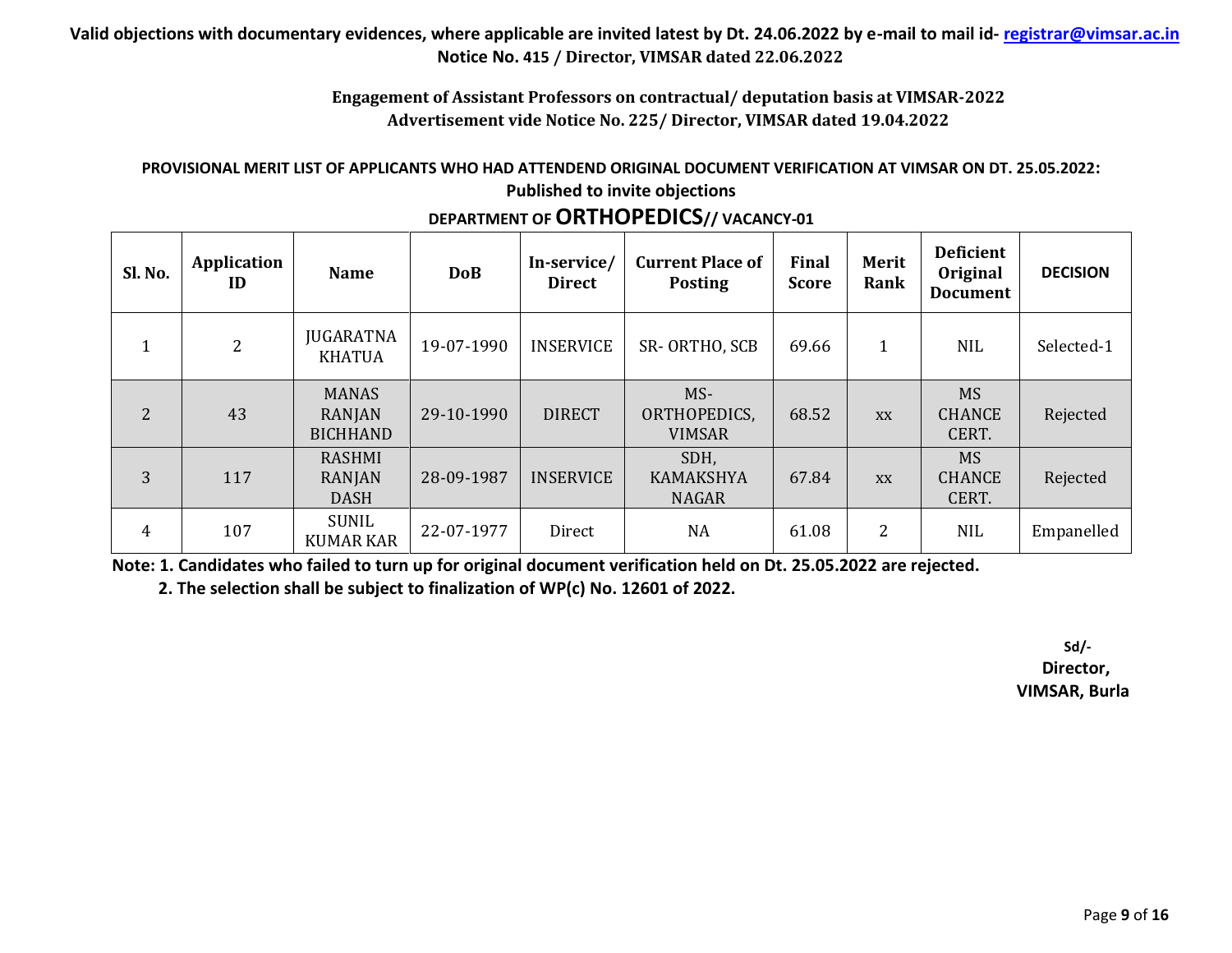**Valid objections with documentary evidences, where applicable are invited latest by Dt. 24.06.2022 by e-mail to mail id- registrar@vimsar.ac.in**

**Notice No. 415/ Director, VIMSAR dated 22.06.2022**

**Assistant Professor Selection [contractual/ deputation], VIMSAR-2022**

**Advertisement vide Notice No. 225/ Director, VIMSAR dated 19.04.2022**

#### **PROVISIONAL MERIT LIST OF APPLICANTS WHO HAD ATTENDEND ORIGINAL DOCUMENT VERIFICATION AT VIMSAR ON DT. 25.05.2022: Published to invite objections**

# **DEPARTMENT OF PATHOLOGY// VACANCY-08**

| Sl.<br>No.     | Application<br>ID | <b>Name</b>                             | <b>DoB</b> | In-<br>service/<br><b>Direct</b> | <b>Current Place of Posting</b> | Final<br><b>Score</b> | Merit<br>Rank  | <b>Deficient</b><br>Original<br><b>Document</b> | <b>DECISION</b> |
|----------------|-------------------|-----------------------------------------|------------|----------------------------------|---------------------------------|-----------------------|----------------|-------------------------------------------------|-----------------|
|                | 103               | <b>BHAGYASHREE</b><br><b>KHATUA</b>     |            | 03-10-1990 INSERVICE             | SR-PATHOLOGY, VIMSAR            | 67.79                 | $\mathbf{1}$   | <b>NIL</b>                                      | Selected-1      |
| $\overline{2}$ | 27                | <b>RESHMARANI</b><br><b>TRIPATHY</b>    |            | 25-03-1987 INSERVICE             | <b>SR-MKCG</b>                  | 65.99                 | <b>XX</b>      | <b>MD CHANCE</b><br>CERT.                       | Rejected        |
| 3              | 55                | PRAGNYA<br>PARIMITA NAYAK               |            | 06-06-1986 INSERVICE             | SR-PATHOLOGY, VIMSAR            | 65.29                 | $\overline{2}$ | <b>NIL</b>                                      | Selected-2      |
| $\overline{4}$ | 59                | <b>BINAYA BHUSAN</b><br><b>BIHARI</b>   | 02-10-1978 | <b>DIRECT</b>                    | TUTOR,FM<br>MCH, BALASORE       | 64.44                 | XX             | <b>MD CHANCE</b><br>CERT.                       | Rejected        |
| 5              | 16                | <b>SARMISTHA</b><br><b>SUBHADARSINI</b> |            | 01-06-1980 INSERVICE             | TUTOR-SLNMCH                    | 62.99                 | <b>XX</b>      | <b>MD CHANCE</b><br>CERT.                       | Rejected        |
| 6              | 12                | <b>IPSITA PRADHAN</b>                   | 06-07-1989 | <b>DIRECT</b>                    | XX                              | 62.95                 | 3              | NIL                                             | Selected-3      |
| 7              | 10                | <b>NARENDRA</b><br><b>KUMAR MAJHI</b>   | 08-07-1982 | <b>INSERVICE</b>                 | TUTOR, SLNMCH, KORAPUT          | 61.84                 | 4              | NIL                                             | Selected-4      |
| 8              | 57                | <b>RATIRANJAN</b><br><b>SWAIN</b>       |            | 02-07-1985 INSERVICE             | TUTOR-SLNMCH                    | 61.20                 | <b>XX</b>      | <b>MD CHANCE</b><br>CERT.                       | Rejected        |
| 9              | 90                | <b>LAXMI TRIYA</b>                      | 21-03-1986 | <b>DIRECT</b>                    | XX                              | 58.38                 | 5              | <b>NIL</b>                                      | Selected-5      |
| 10             | 13                | <b>KRUSNASIS DASH</b>                   |            | 27-05-1979 INSERVICE             | TUTOR-BBMCH                     | 58.03                 | XX             | <b>MBBS CHANCE</b><br>CERT.                     | Rejected        |
| 11             | 30                | GOURANGA<br><b>CHARAN PRUSTY</b>        |            | 08-05-1984 INSERVICE             | DHH-KEONJHAR                    | 57.41                 | 6              | <b>NIL</b>                                      | Selected-6      |

**Note: 1. Candidates who failed to turn up for original document verification held on Dt. 25.05.2022 are rejected.**

 **2. The selection shall be subject to finalization of WP(c) No. 12601 of 2022.**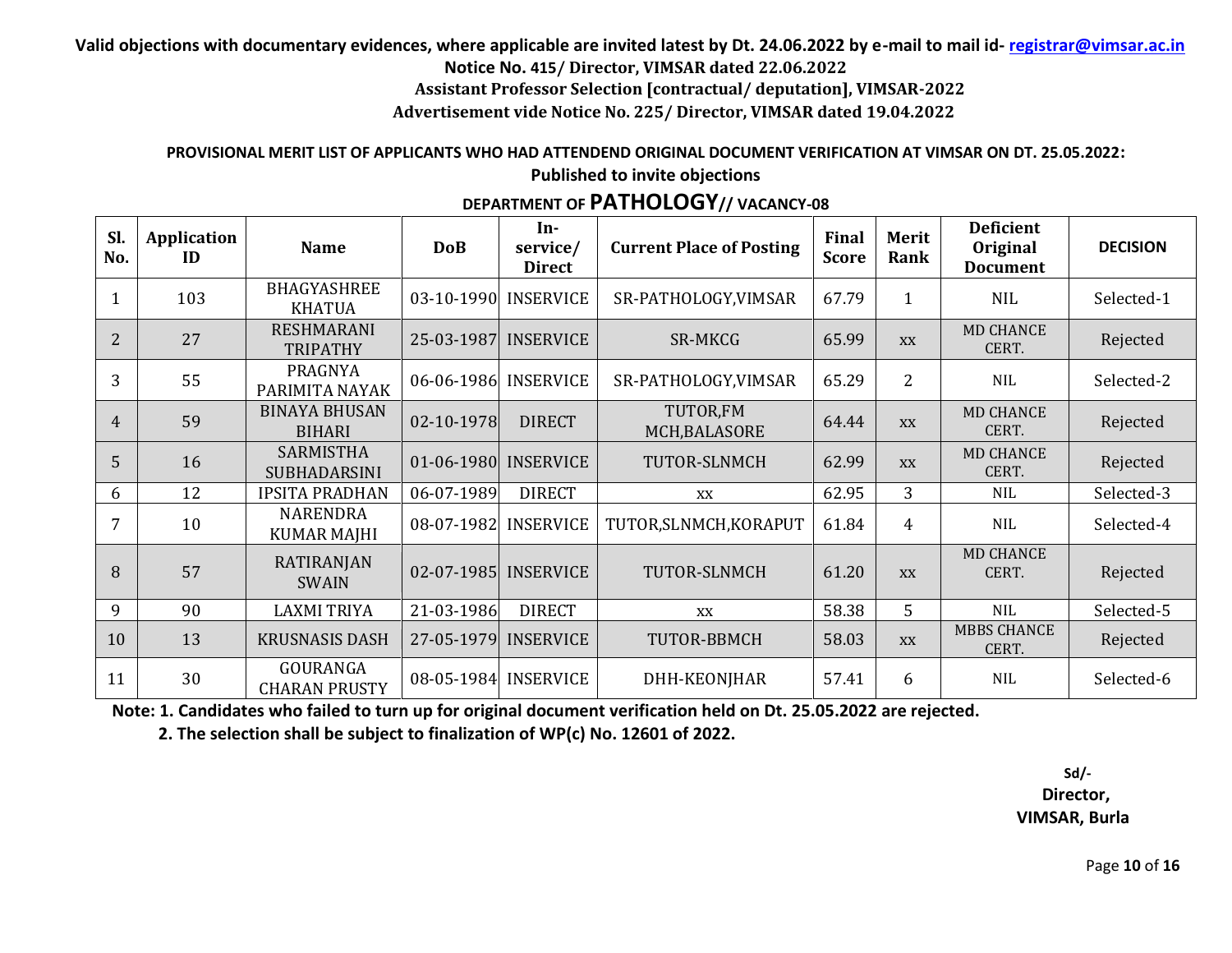**Engagement of Assistant Professors on contractual/ deputation basis at VIMSAR-2022 Advertisement vide Notice No. 225/ Director, VIMSAR dated 19.04.2022**

#### **PROVISIONAL MERIT LIST OF APPLICANTS WHO HAD ATTENDEND ORIGINAL DOCUMENT VERIFICATION AT VIMSAR ON DT. 25.05.2022: Published to invite objections**

| Sl.<br>No. | Application<br>ID | <b>Name</b>                           | <b>DoB</b> | In-service/<br><b>Direct</b> | <b>Current Place</b><br>of Posting | Final<br><b>Score</b> | <b>Merit</b><br>Rank | <b>Deficient</b><br>Original<br><b>Document</b> | <b>DECISION</b> |
|------------|-------------------|---------------------------------------|------------|------------------------------|------------------------------------|-----------------------|----------------------|-------------------------------------------------|-----------------|
| 1          | 95                | <b>SATYA BRATA</b><br><b>PADHY</b>    | 23-12-1990 | <b>INSERVICE</b>             | SR-PEDIATRICS,<br>VIMSAR, BURLA    | 73.26                 |                      | <b>NIL</b>                                      | Selected-1      |
| 2          | 33                | <b>RABINDRA</b><br><b>KUMAR MEHER</b> | 12-03-1990 | <b>INSERVICE</b>             | <b>SR-BBMCH</b>                    | 72.76                 | 2                    | <b>NIL</b>                                      | Empanelled      |
| 3          | 61                | <b>SHOVENDRA</b><br><b>KUMAR DASH</b> | 07-07-1985 | <b>INSERVICE</b>             | SR-PEDIATRICS,<br>VIMSAR, BURLA    | 71.14                 | 3                    | <b>NIL</b>                                      | Empanelled      |
| 4          | 74                | <b>HEMANTA</b><br><b>KUMAR PANDIA</b> | 17-05-1983 | <b>INSERVICE</b>             | SR-PEDIATRICS,<br>VIMSAR, BURLA    | 64.91                 | 4                    | <b>NIL</b>                                      | Empanelled      |

**DEPARTMENT OF PEDIATRICS// VACANCY-01**

**Note: 1. Candidates who failed to turn up for original document verification held on Dt. 25.05.2022 are rejected.**

 **2. The selection shall be subject to finalization of WP(c) No. 12601 of 2022.**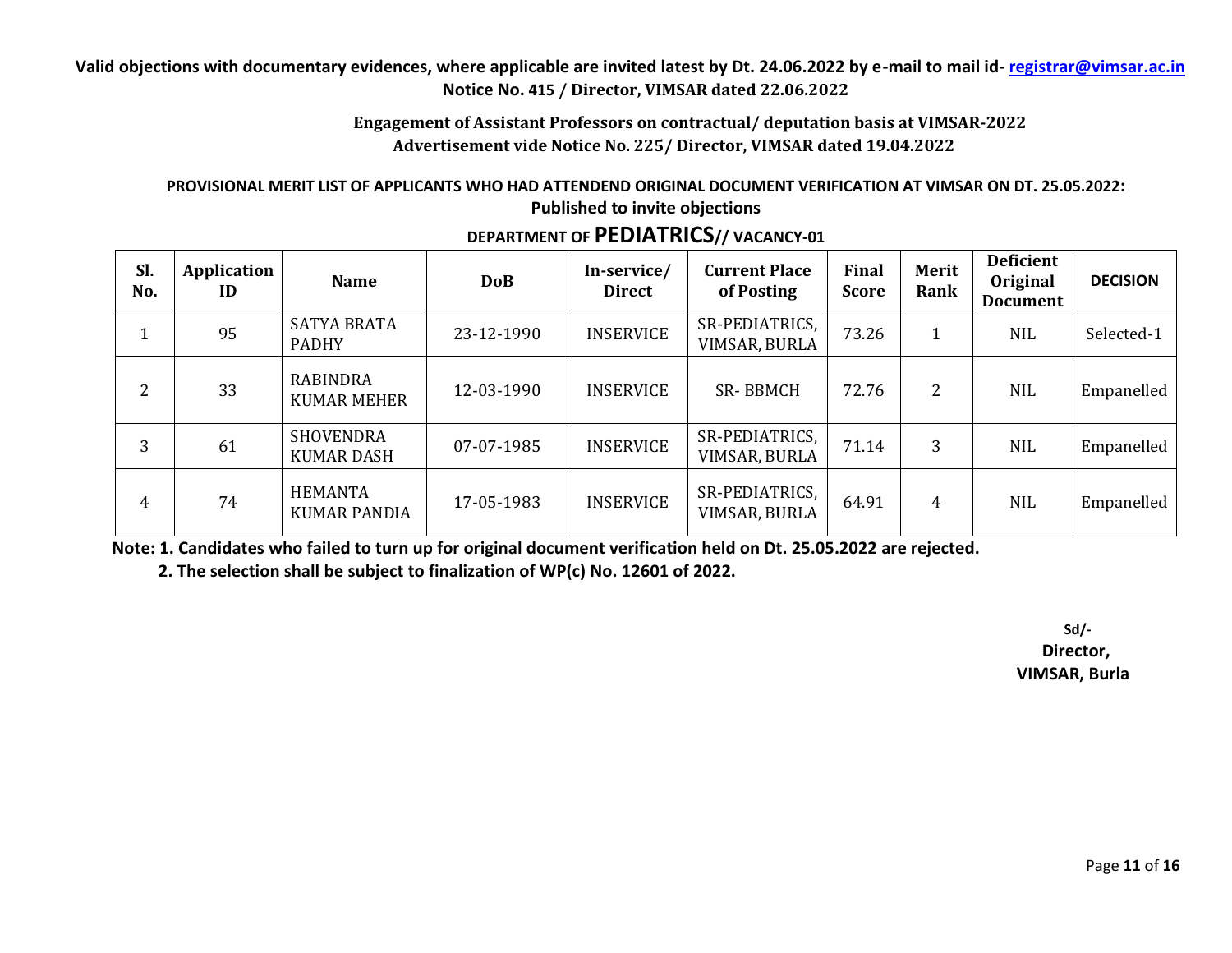**Engagement of Assistant Professors on contractual/ deputation basis at VIMSAR-2022 Advertisement vide Notice No. 225/ Director, VIMSAR dated 19.04.2022**

#### **PROVISIONAL MERIT LIST OF APPLICANTS WHO HAD ATTENDEND ORIGINAL DOCUMENT VERIFICATION AT VIMSAR ON DT. 25.05.2022: Published to invite objections**

| Sl.<br>No. | Applic<br>ation<br>ID | <b>Name</b>                        | <b>DoB</b> | In-service/<br><b>Direct</b> | <b>Current Place of</b><br><b>Posting</b> | Final<br><b>Score</b> | Merit<br>Rank | <b>Deficient</b><br>Original<br><b>Document</b> | <b>DECISION</b>                                                 |
|------------|-----------------------|------------------------------------|------------|------------------------------|-------------------------------------------|-----------------------|---------------|-------------------------------------------------|-----------------------------------------------------------------|
| 1          | 86                    | KHUSHBU<br>AGRAWAL                 | 24-10-1989 | <b>DIRECT</b>                | SR-<br>PHARMACOLOGY<br><b>VIMSAR</b>      | 71.91                 |               | Nil                                             | Selected-1                                                      |
| 2          | 70                    | ANNAPURNA<br><b>SAHOO</b>          | 01-05-1980 | <b>INSERVICE</b>             | DHH-BARGARH                               | 62.20                 | 2             | <b>NIL</b>                                      | Empanelled                                                      |
| 3          | 11                    | <b>MANOJ KUMAR</b><br><b>SAHOO</b> | 30-07-1980 | <b>DIRECT</b>                | AP-GMC,<br>SUNDARGARH                     | 66.85                 | <b>XX</b>     | <b>NIL</b>                                      | Rejected<br>[working as<br>Asst. Prof. in<br>GMC<br>Sundargarh] |

# **DEPARTMENT OF PHARMACOLOGY// VACANCY-01**

**Note: 1. Candidates who failed to turn up for original document verification held on Dt. 25.05.2022 are rejected.**

 **2. The selection shall be subject to finalization of WP(c) No. 12601 of 2022.**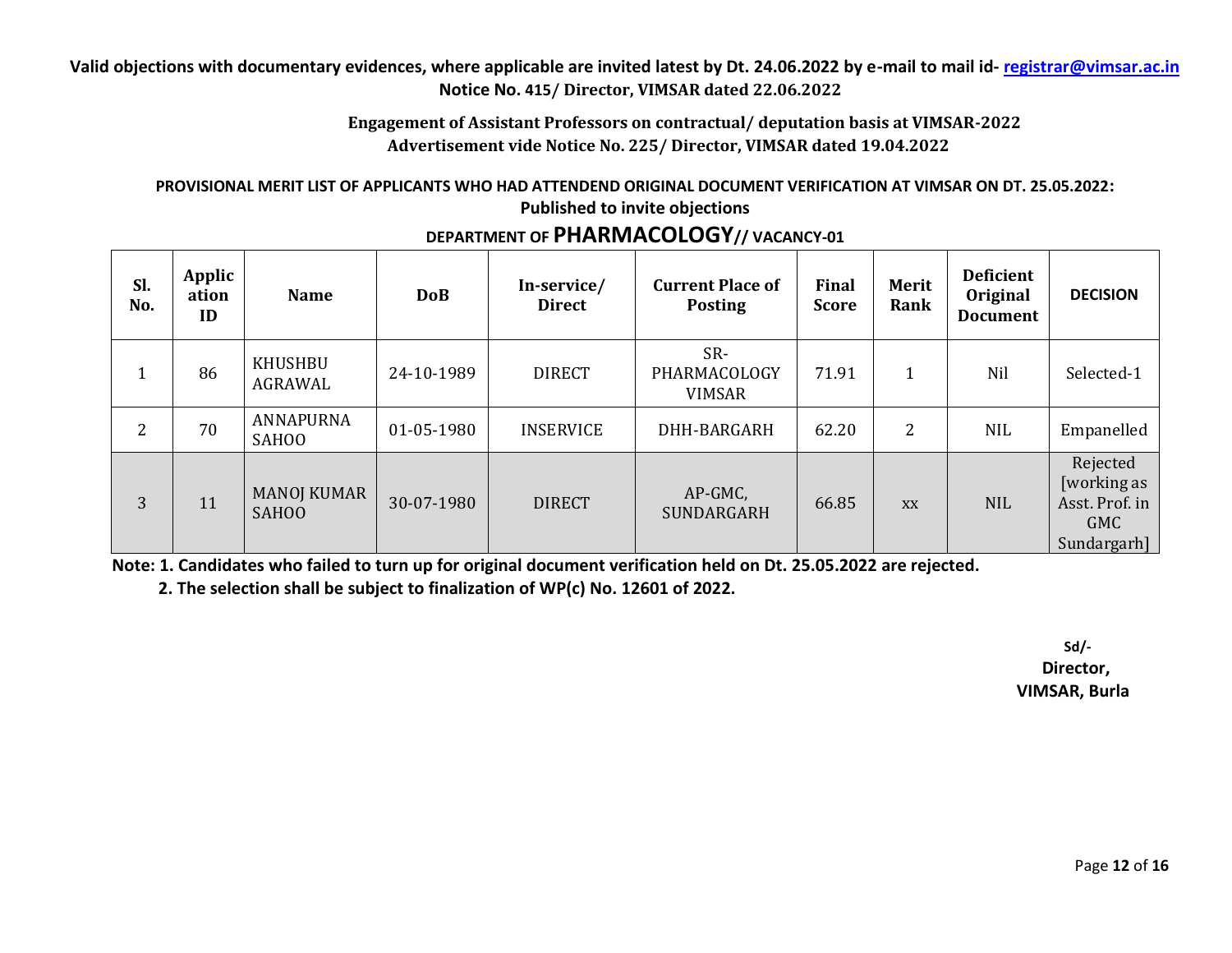### **Assistant Professor Selection [contractual/ deputation], VIMSAR-2022 Advertisement vide Notice No. 225/ Director, VIMSAR dated 19.04.2022**

#### **PROVISIONAL MERIT LIST OF APPLICANTS WHO HAD ATTENDEND ORIGINAL DOCUMENT VERIFICATION AT VIMSAR ON DT. 25.05.2022: Published to invite objections**

| Sl.<br>No. | Application<br>ID | <b>Name</b>         | <b>DoB</b> | In-<br>service/<br><b>Direct</b> | <b>Current Place of</b><br><b>Posting</b> | Final<br><b>Score</b> | <b>Merit</b><br>Rank | Deficient<br>Doc. | <b>DECISION</b> |
|------------|-------------------|---------------------|------------|----------------------------------|-------------------------------------------|-----------------------|----------------------|-------------------|-----------------|
|            | 35                | <b>SHEHIN M</b>     | 22-08-1988 | <b>DIRECT</b>                    | SR-VIMSAR, BURLA                          | 74.66                 | 1                    | <b>NIL</b>        | Selected-1      |
| 2          | 45                | <b>SONALI SAHOO</b> | 18-07-1988 | <b>DIRECT</b>                    | SR-PHYSIOLOGY,<br>VIMSAR, BURLA           | 72.72                 | 2                    | <b>NIL</b>        | Empanelled      |

# **DEPARTMENT OF PHYSIOLOGY// VACANCY-01**

**Note: 1. Candidates who failed to turn up for original document verification held on Dt. 25.05.2022 are rejected.**

 **2. The selection shall be subject to finalization of WP(c) No. 12601 of 2022.**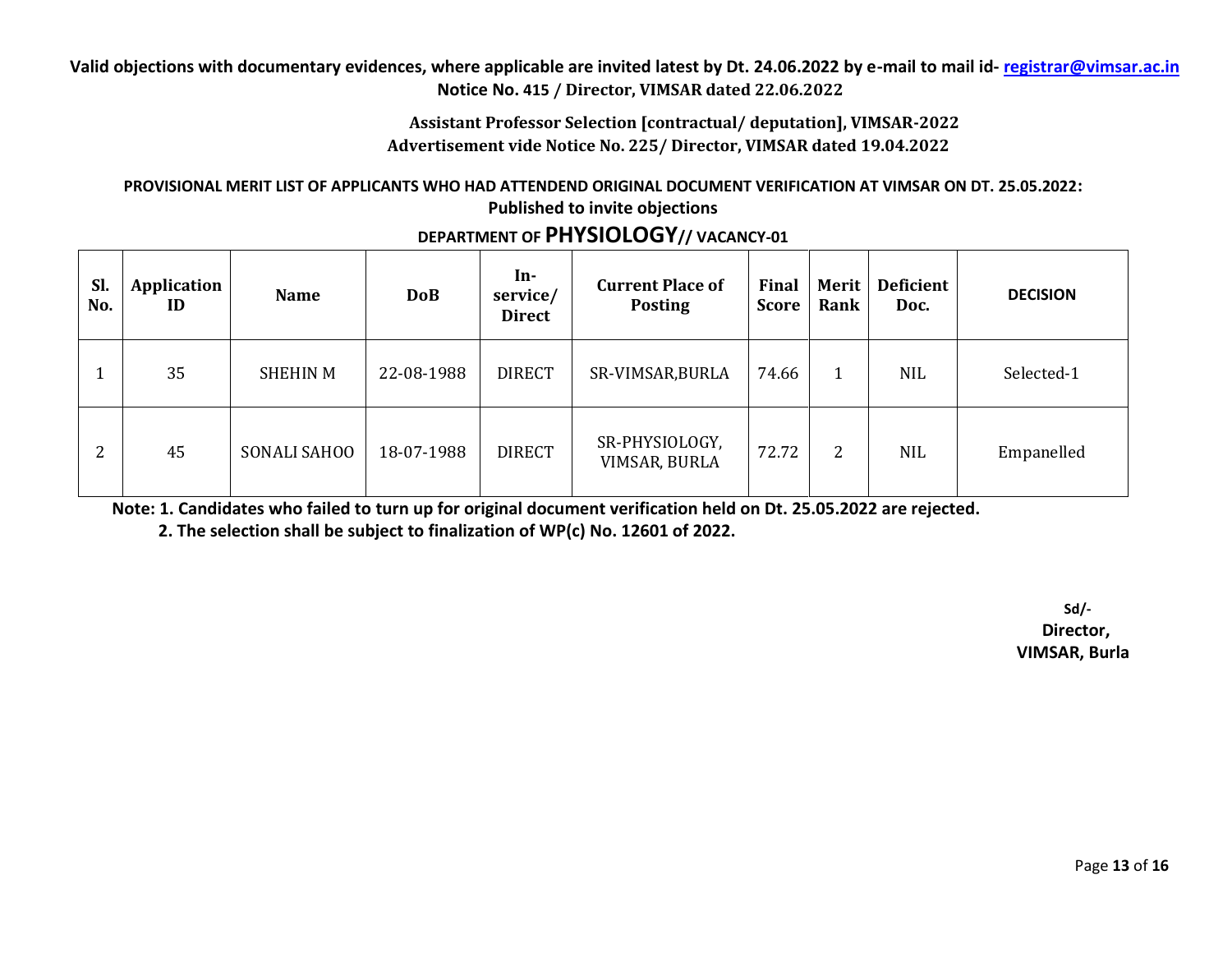**Engagement of Assistant Professors on contractual/ deputation basis at VIMSAR-2022 Advertisement vide Notice No. 225/ Director, VIMSAR dated 19.04.2022**

#### **PROVISIONAL MERIT LIST OF APPLICANTS WHO HAD ATTENDEND ORIGINAL DOCUMENT VERIFICATION AT VIMSAR ON DT. 25.05.2022: Published to invite objections**

| Sl.<br>No. | Application<br>ID | <b>Name</b>                      | <b>DoB</b> | In-service/<br><b>Direct</b> | <b>Current Place of</b><br><b>Posting</b> | Final<br><b>Score</b> | Merit<br>Rank | <b>Deficient</b><br>Original<br><b>Document</b> | <b>DECISION</b> |
|------------|-------------------|----------------------------------|------------|------------------------------|-------------------------------------------|-----------------------|---------------|-------------------------------------------------|-----------------|
|            | 38                | RAJANIKANT<br><b>MEHER</b>       | 11-05-1988 | <b>DIRECT</b>                | SR-PSYCHIATRY,<br><b>VIMSAR</b>           | 72.14                 |               | <b>NIL</b>                                      | Selected-1      |
| ▵          | 44                | <b>SUBHANKAR</b><br><b>SWAIN</b> | 16-06-1989 | <b>DIRECT</b>                | XX                                        | 71.13                 | ∠             | <b>NIL</b>                                      | Empanelled      |

# **DEPARTMENT OF PSYCHIATRY// VACANCY-01**

**Note: 1. Candidates who failed to turn up for original document verification held on Dt. 25.05.2022 are rejected.**

 **2. The selection shall be subject to finalization of WP(c) No. 12601 of 2022.**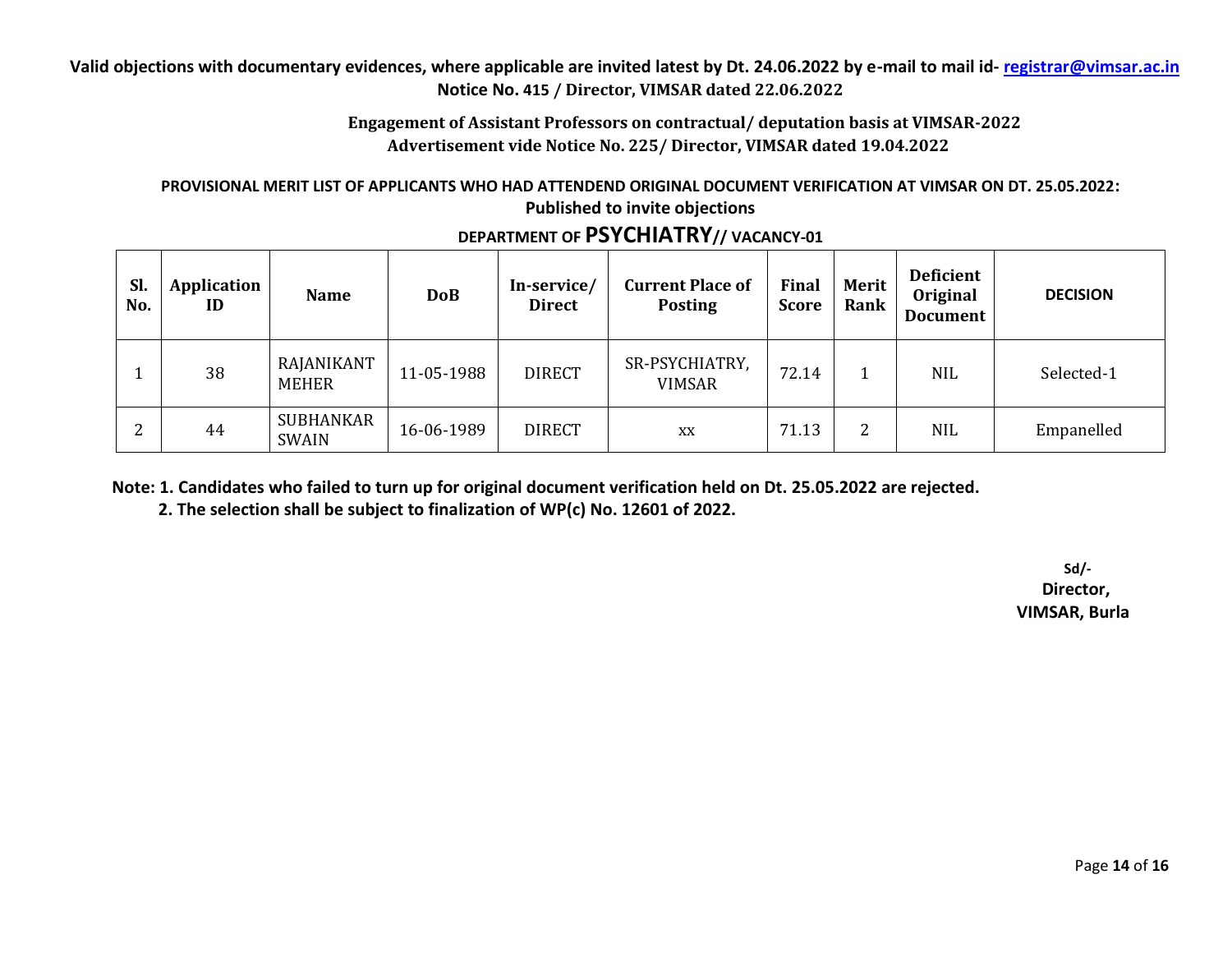**Engagement of Assistant Professors on contractual/ deputation basis at VIMSAR-2022 Advertisement vide Notice No. 225/ Director, VIMSAR dated 19.04.2022**

#### **PROVISIONAL MERIT LIST OF APPLICANTS WHO HAD ATTENDEND ORIGINAL DOCUMENT VERIFICATION AT VIMSAR ON DT. 25.05.2022: Published to invite objections**

| Sl. No. | Application<br>ID | <b>Name</b>                          | <b>DoB</b> | In-service/<br><b>Direct</b> | Current<br><b>Place of</b><br><b>Posting</b> | Final<br><b>Score</b> | <b>Merit</b><br>Rank | <b>Deficient</b><br>Original<br><b>Document</b> | <b>DECISION</b> |
|---------|-------------------|--------------------------------------|------------|------------------------------|----------------------------------------------|-----------------------|----------------------|-------------------------------------------------|-----------------|
|         | 5                 | <b>GOURAHARI</b><br><b>PRADHAN</b>   | 02-06-1983 | <b>DIRECT</b>                | XX                                           | 69.90                 |                      | <b>NIL</b>                                      | Selected-1      |
| 2       | 46                | <b>SAMIR RANJAN</b><br><b>BEHERA</b> | 02-08-1983 | <b>INSERVICE</b>             | SR-PUL<br>MEDICINE,<br><b>VIMSAR</b>         | 69.12                 | 2                    | <b>NIL</b>                                      | Empanelled      |

**DEPARTMENT OF PULMONARY MEDICINE// VACANCY-01**

**Note: 1. Candidates who failed to turn up for original document verification held on Dt. 25.05.2022 are rejected.**

 **2. The selection shall be subject to finalization of WP(c) No. 12601 of 2022.**